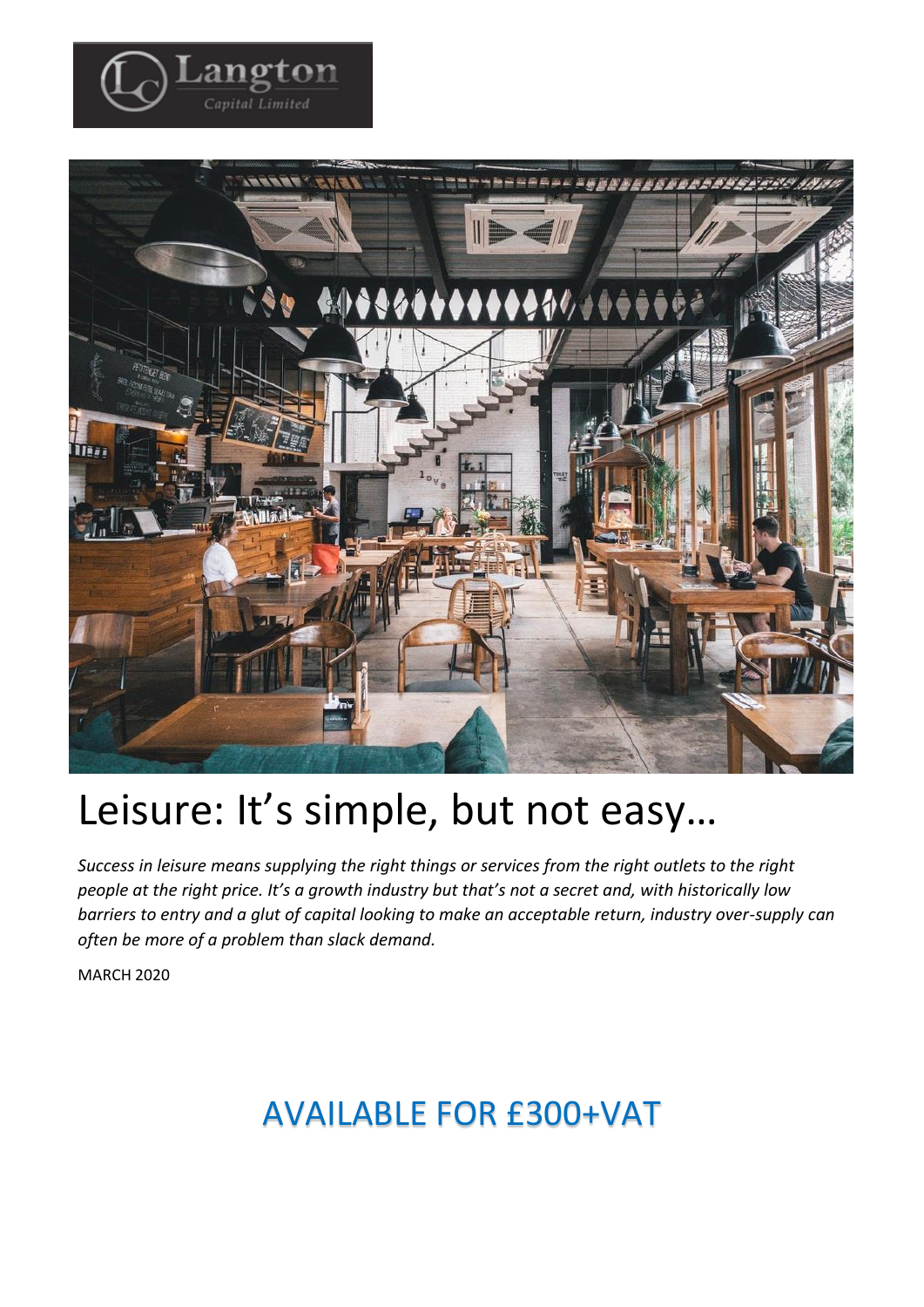

## Table of Contents